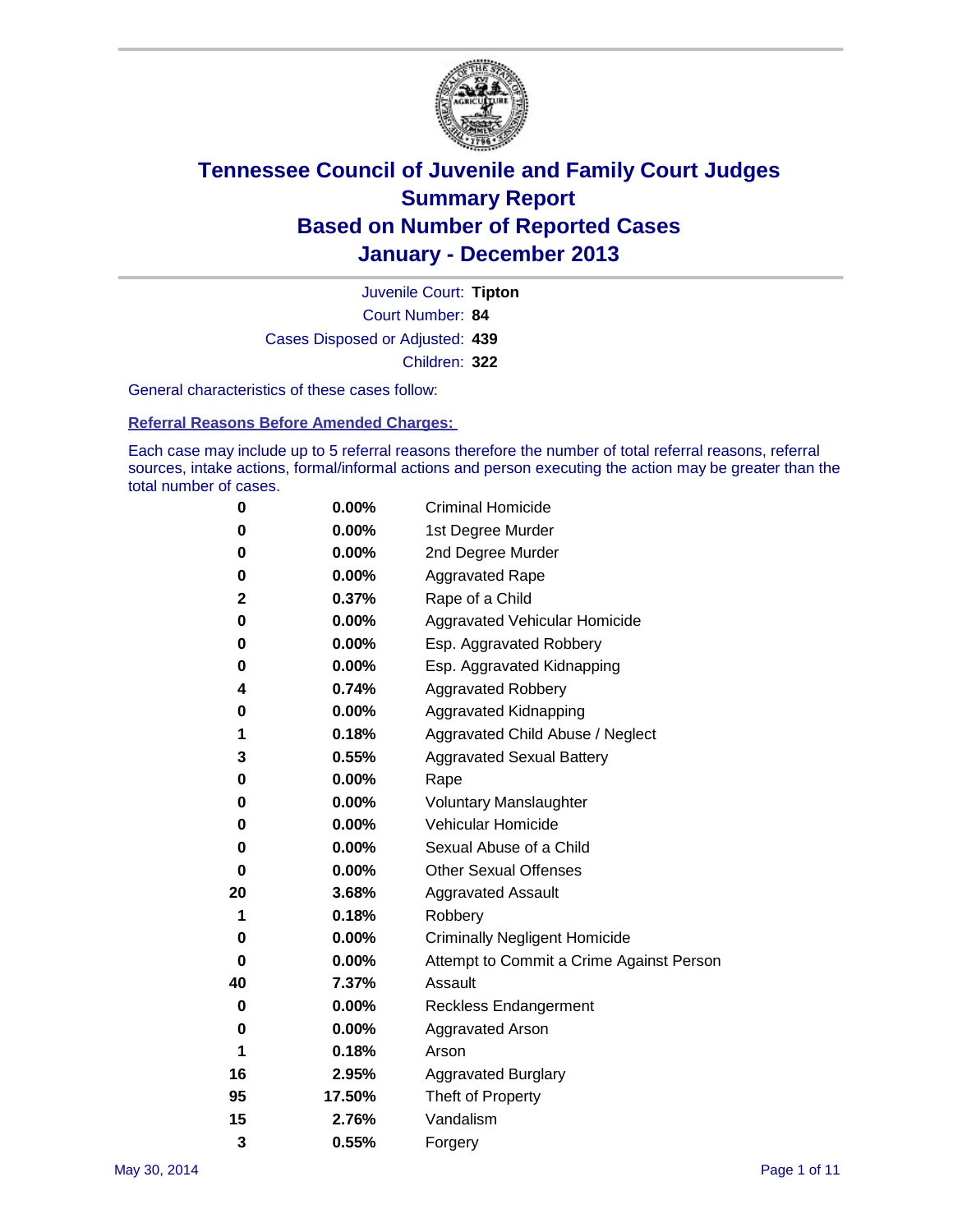

Court Number: **84** Juvenile Court: **Tipton** Cases Disposed or Adjusted: **439** Children: **322**

#### **Referral Reasons Before Amended Charges:**

Each case may include up to 5 referral reasons therefore the number of total referral reasons, referral sources, intake actions, formal/informal actions and person executing the action may be greater than the total number of cases.

| 0              | 0.00% | <b>Worthless Checks</b>                                     |
|----------------|-------|-------------------------------------------------------------|
| $\mathbf{2}$   | 0.37% | Illegal Possession / Fraudulent Use of Credit / Debit Cards |
| 10             | 1.84% | <b>Burglary</b>                                             |
| 3              | 0.55% | Unauthorized Use of a Vehicle                               |
| 0              | 0.00% | <b>Cruelty to Animals</b>                                   |
| 14             | 2.58% | Sale of Controlled Substances                               |
| 16             | 2.95% | <b>Other Drug Offenses</b>                                  |
| 26             | 4.79% | Possession of Controlled Substances                         |
| $\bf{0}$       | 0.00% | <b>Criminal Attempt</b>                                     |
| 3              | 0.55% | Carrying Weapons on School Property                         |
| 8              | 1.47% | Unlawful Carrying / Possession of a Weapon                  |
| $\mathbf{2}$   | 0.37% | <b>Evading Arrest</b>                                       |
| 0              | 0.00% | Escape                                                      |
| 1              | 0.18% | Driving Under Influence (DUI)                               |
| 29             | 5.34% | Possession / Consumption of Alcohol                         |
| 6              | 1.10% | Resisting Stop, Frisk, Halt, Arrest or Search               |
| 0              | 0.00% | <b>Aggravated Criminal Trespass</b>                         |
| 3              | 0.55% | Harassment                                                  |
| 0              | 0.00% | Failure to Appear                                           |
| 1              | 0.18% | Filing a False Police Report                                |
| 3              | 0.55% | Criminal Impersonation                                      |
| 18             | 3.31% | <b>Disorderly Conduct</b>                                   |
| 5              | 0.92% | <b>Criminal Trespass</b>                                    |
| 5              | 0.92% | <b>Public Intoxication</b>                                  |
| 0              | 0.00% | Gambling                                                    |
| 48             | 8.84% | <b>Traffic</b>                                              |
| $\overline{7}$ | 1.29% | Local Ordinances                                            |
| 1              | 0.18% | Violation of Wildlife Regulations                           |
| 0              | 0.00% | Contempt of Court                                           |
| 12             | 2.21% | Violation of Probation                                      |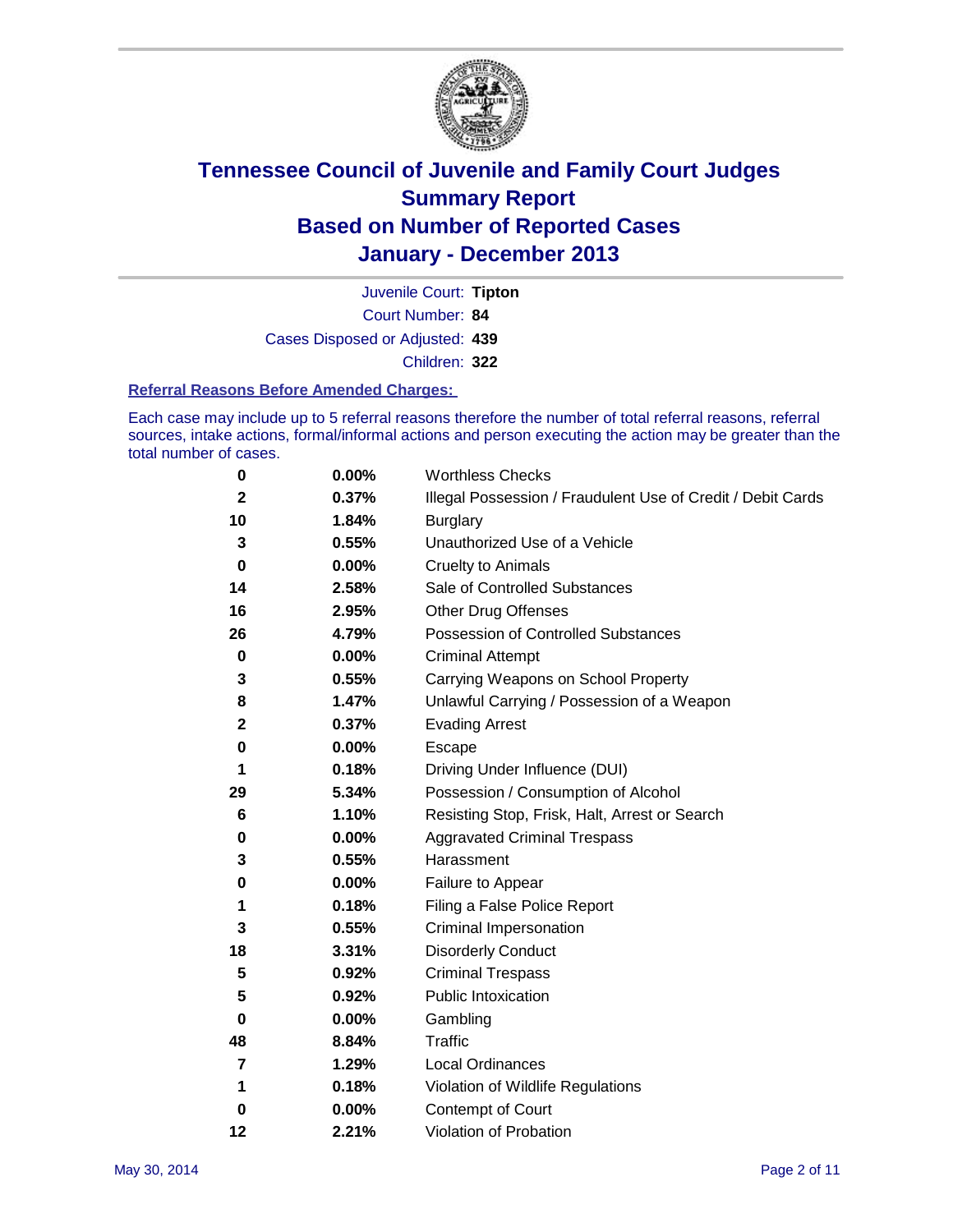

Court Number: **84** Juvenile Court: **Tipton** Cases Disposed or Adjusted: **439** Children: **322**

#### **Referral Reasons Before Amended Charges:**

Each case may include up to 5 referral reasons therefore the number of total referral reasons, referral sources, intake actions, formal/informal actions and person executing the action may be greater than the total number of cases.

| $\bf{0}$ | 0.00%    | Violation of Aftercare                 |
|----------|----------|----------------------------------------|
| 50       | 9.21%    | <b>Unruly Behavior</b>                 |
| 3        | 0.55%    | Truancy                                |
| 6        | 1.10%    | In-State Runaway                       |
| 1        | 0.18%    | Out-of-State Runaway                   |
| 11       | 2.03%    | Possession of Tobacco Products         |
| 12       | 2.21%    | Violation of a Valid Court Order       |
| 32       | 5.89%    | Violation of Curfew                    |
| 0        | $0.00\%$ | Sexually Abused Child                  |
| 0        | 0.00%    | <b>Physically Abused Child</b>         |
| 0        | 0.00%    | Dependency / Neglect                   |
| 0        | 0.00%    | <b>Termination of Parental Rights</b>  |
| 0        | $0.00\%$ | <b>Violation of Pretrial Diversion</b> |
| 0        | $0.00\%$ | Violation of Informal Adjustment       |
| 0        | 0.00%    | <b>Judicial Review</b>                 |
| 0        | $0.00\%$ | <b>Administrative Review</b>           |
| 0        | $0.00\%$ | <b>Foster Care Review</b>              |
| 0        | 0.00%    | Custody                                |
| 0        | 0.00%    | Visitation                             |
| 0        | 0.00%    | Paternity / Legitimation               |
| 0        | 0.00%    | <b>Child Support</b>                   |
| 0        | 0.00%    | <b>Request for Medical Treatment</b>   |
| $\bf{0}$ | 0.00%    | <b>Consent to Marry</b>                |
| 4        | 0.74%    | Other                                  |
| 543      | 100.00%  | <b>Total Referrals</b>                 |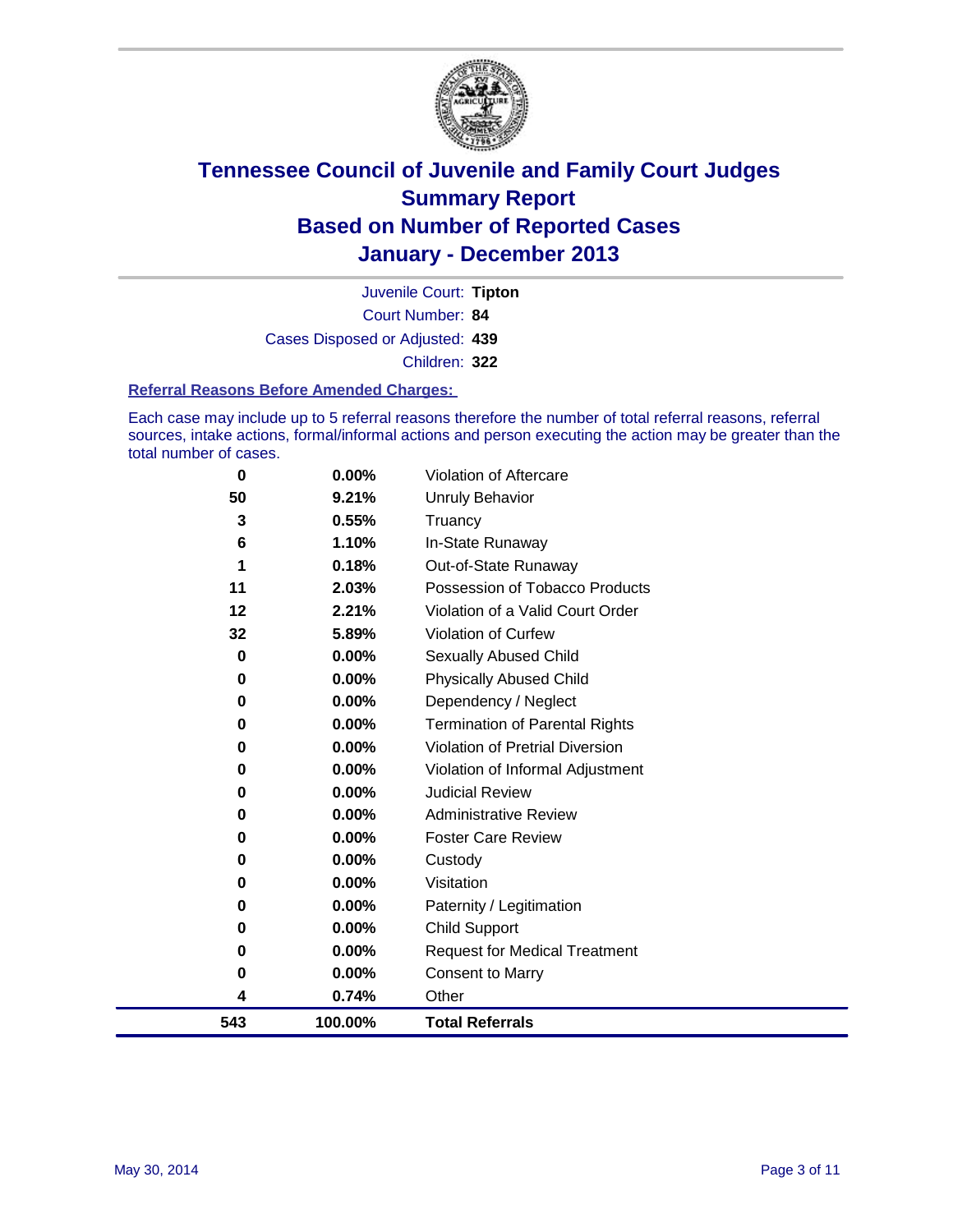

| Juvenile Court: Tipton<br>Court Number: 84<br>Cases Disposed or Adjusted: 439<br>Children: 322 |                             |                                         |  |  |  |  |
|------------------------------------------------------------------------------------------------|-----------------------------|-----------------------------------------|--|--|--|--|
| <b>Referral Sources: 1</b>                                                                     |                             |                                         |  |  |  |  |
| 475<br>2<br>0                                                                                  | 87.48%<br>0.37%<br>$0.00\%$ | Law Enforcement<br>Parents<br>Relatives |  |  |  |  |

| 543          | 100.00% | <b>Total Referral Sources</b>     |
|--------------|---------|-----------------------------------|
| $\mathbf{2}$ | 0.37%   | Other                             |
| 0            | 0.00%   | Unknown                           |
| 0            | 0.00%   | Hospital                          |
| 0            | 0.00%   | Child & Parent                    |
| 1            | 0.18%   | Victim                            |
| 8            | 1.47%   | <b>Other Court</b>                |
| 0            | 0.00%   | Social Agency                     |
| 8            | 1.47%   | <b>Court Staff</b>                |
| 0            | 0.00%   | <b>District Attorney's Office</b> |
| 1            | 0.18%   | <b>Other State Department</b>     |
| 5            | 0.92%   | <b>DCS</b>                        |
| $\bf{0}$     | 0.00%   | <b>CSA</b>                        |
| 41           | 7.55%   | School                            |
| 0            | 0.00%   | Self                              |
| 0            | 0.00%   | <b>Relatives</b>                  |

### **Age of Child at Referral: 2**

|              | 100.00%  | <b>Total Child Count</b> |
|--------------|----------|--------------------------|
| 0            | $0.00\%$ | <b>Unknown</b>           |
| 0            | $0.00\%$ | Ages 19 and Over         |
| 104          | 32.30%   | Ages 17 through 18       |
| 135          | 41.93%   | Ages 15 through 16       |
| 67           | 20.81%   | Ages 13 through 14       |
| 14           | 4.35%    | Ages 11 through 12       |
| $\mathbf{2}$ | 0.62%    | Ages 10 and Under        |
|              | 322      |                          |

<sup>1</sup> If different than number of Referral Reasons (543), verify accuracy of your court's data.

<sup>2</sup> One child could be counted in multiple categories, verify accuracy of your court's data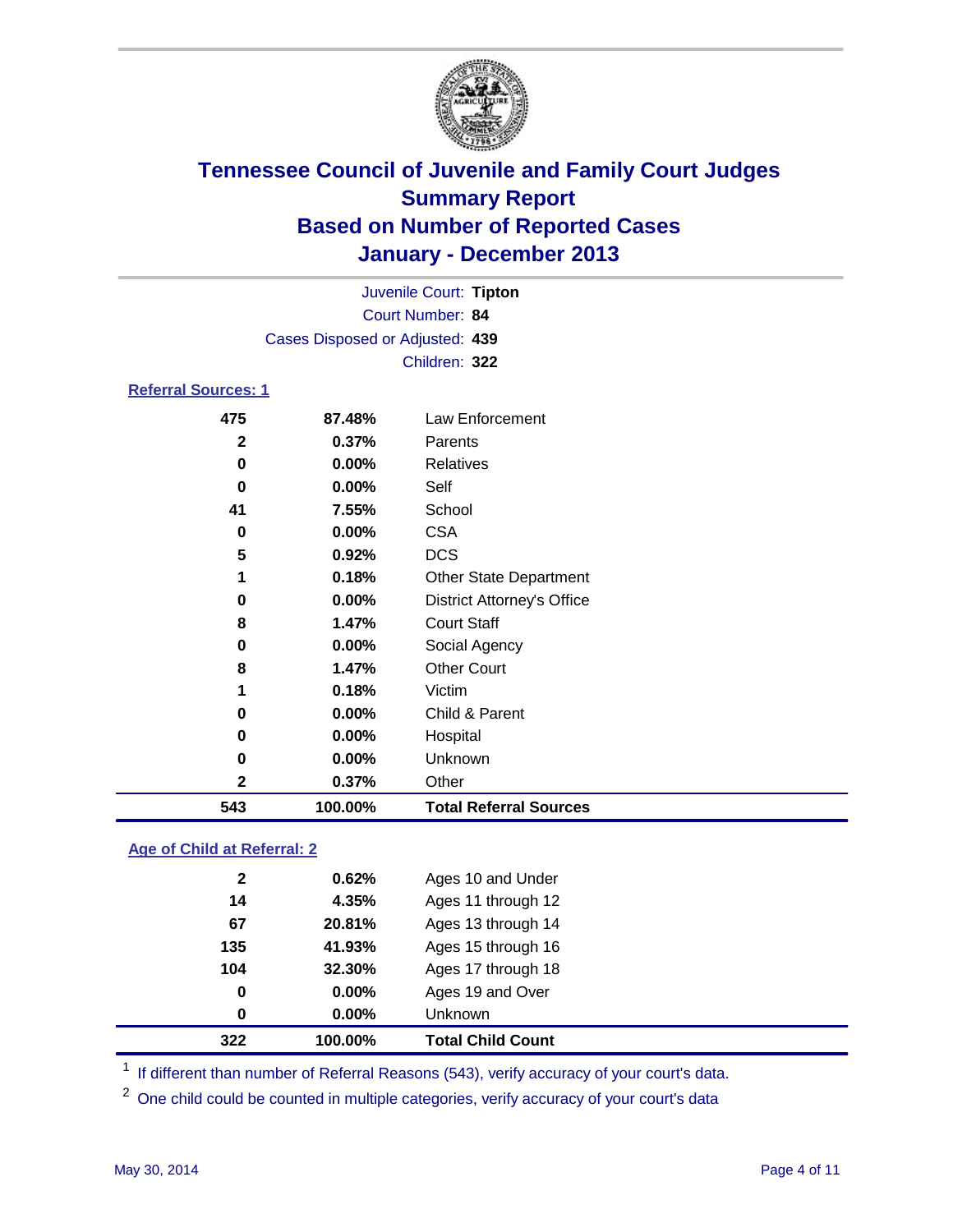

| Juvenile Court: Tipton                  |                                 |                          |  |  |
|-----------------------------------------|---------------------------------|--------------------------|--|--|
|                                         | <b>Court Number: 84</b>         |                          |  |  |
|                                         | Cases Disposed or Adjusted: 439 |                          |  |  |
|                                         |                                 | Children: 322            |  |  |
| Sex of Child: 1                         |                                 |                          |  |  |
| 238                                     | 73.91%                          | Male                     |  |  |
| 83                                      | 25.78%                          | Female                   |  |  |
| 1                                       | 0.31%                           | Unknown                  |  |  |
| 322                                     | 100.00%                         | <b>Total Child Count</b> |  |  |
| Race of Child: 1                        |                                 |                          |  |  |
| 203                                     | 63.04%                          | White                    |  |  |
| 114                                     | 35.40%                          | African American         |  |  |
| 1                                       | 0.31%                           | Native American          |  |  |
| $\bf{0}$                                | 0.00%                           | Asian                    |  |  |
| 3                                       | 0.93%                           | Mixed                    |  |  |
| 1                                       | 0.31%                           | Unknown                  |  |  |
| 322                                     | 100.00%                         | <b>Total Child Count</b> |  |  |
| <b>Hispanic Origin: 1</b>               |                                 |                          |  |  |
| $\overline{7}$                          | 2.17%                           | Yes                      |  |  |
| 313                                     | 97.20%                          | <b>No</b>                |  |  |
| 2                                       | 0.62%                           | Unknown                  |  |  |
| 322                                     | 100.00%                         | <b>Total Child Count</b> |  |  |
| <b>School Enrollment of Children: 1</b> |                                 |                          |  |  |
| 270                                     | 83.85%                          | Yes                      |  |  |
| $\boldsymbol{4}$                        | 1.24%                           | <b>No</b>                |  |  |
| 48                                      | 14.91%                          | Unknown                  |  |  |
| 322                                     | 100.00%                         | <b>Total Child Count</b> |  |  |

One child could be counted in multiple categories, verify accuracy of your court's data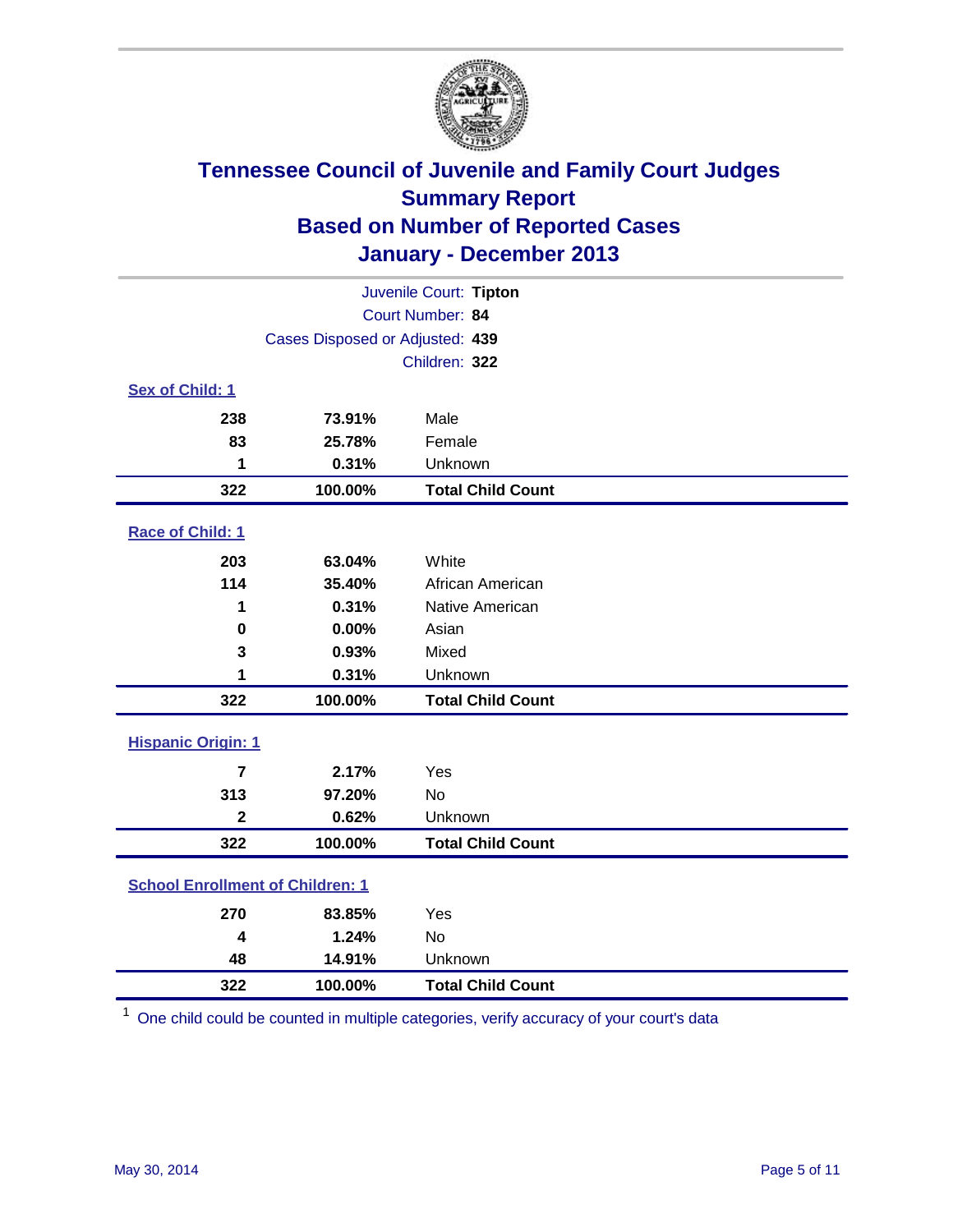

Court Number: **84** Juvenile Court: **Tipton** Cases Disposed or Adjusted: **439** Children: **322**

### **Living Arrangement of Child at Time of Referral: 1**

| 322 | 100.00%  | <b>Total Child Count</b>     |  |
|-----|----------|------------------------------|--|
| 7   | 2.17%    | Other                        |  |
| 4   | 1.24%    | Unknown                      |  |
| 0   | $0.00\%$ | Independent                  |  |
| 0   | $0.00\%$ | In an Institution            |  |
| 1   | 0.31%    | In a Residential Center      |  |
| 0   | $0.00\%$ | In a Group Home              |  |
| 1   | 0.31%    | With Foster Family           |  |
| 1   | 0.31%    | <b>With Adoptive Parents</b> |  |
| 23  | 7.14%    | <b>With Relatives</b>        |  |
| 18  | 5.59%    | With Father                  |  |
| 190 | 59.01%   | <b>With Mother</b>           |  |
| 6   | 1.86%    | With Mother and Stepfather   |  |
| 1   | 0.31%    | With Father and Stepmother   |  |
| 70  | 21.74%   | With Both Biological Parents |  |
|     |          |                              |  |

#### **Type of Detention: 2**

| 439          | 100.00%  | <b>Total Detention Count</b> |
|--------------|----------|------------------------------|
| 0            | $0.00\%$ | Other                        |
| 0            | $0.00\%$ | Does Not Apply               |
| 389          | 88.61%   | <b>Unknown</b>               |
| 0            | $0.00\%$ | <b>Psychiatric Hospital</b>  |
| 0            | 0.00%    | Jail - No Separation         |
| 0            | $0.00\%$ | Jail - Partial Separation    |
| 0            | 0.00%    | Jail - Complete Separation   |
| $\mathbf{2}$ | 0.46%    | Juvenile Detention Facility  |
| 48           | 10.93%   | Non-Secure Placement         |
|              |          |                              |

<sup>1</sup> One child could be counted in multiple categories, verify accuracy of your court's data

<sup>2</sup> If different than number of Cases (439) verify accuracy of your court's data.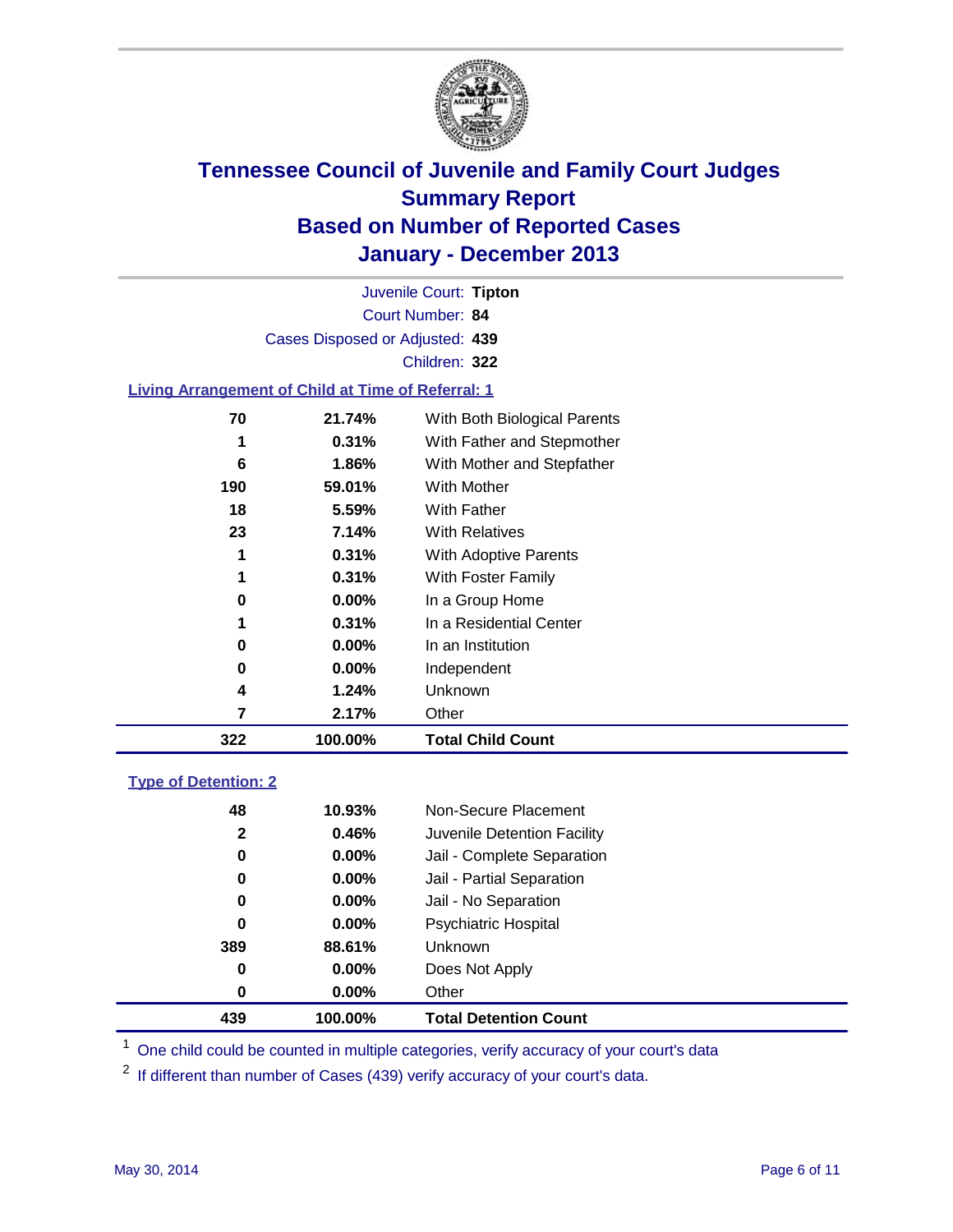

|                                                    |                                 | Juvenile Court: Tipton               |  |  |
|----------------------------------------------------|---------------------------------|--------------------------------------|--|--|
| Court Number: 84                                   |                                 |                                      |  |  |
|                                                    | Cases Disposed or Adjusted: 439 |                                      |  |  |
|                                                    |                                 | Children: 322                        |  |  |
| <b>Placement After Secure Detention Hearing: 1</b> |                                 |                                      |  |  |
| 3                                                  | 0.68%                           | Returned to Prior Living Arrangement |  |  |
| 1                                                  | 0.23%                           | Juvenile Detention Facility          |  |  |
| 0                                                  | 0.00%                           | Jail                                 |  |  |
| 0                                                  | 0.00%                           | Shelter / Group Home                 |  |  |
| $\bf{0}$                                           | 0.00%                           | <b>Foster Family Home</b>            |  |  |
| 0                                                  | 0.00%                           | Psychiatric Hospital                 |  |  |
| 435                                                | 99.09%                          | Unknown                              |  |  |
| 0                                                  | 0.00%                           | Does Not Apply                       |  |  |
| $\bf{0}$                                           | 0.00%                           | Other                                |  |  |
| 439                                                | 100.00%                         | <b>Total Placement Count</b>         |  |  |
| <b>Intake Actions: 2</b>                           |                                 |                                      |  |  |
|                                                    |                                 |                                      |  |  |
| 498                                                | 91.71%                          | <b>Petition Filed</b>                |  |  |
| $\bf{0}$                                           | 0.00%                           | <b>Motion Filed</b>                  |  |  |
| 39                                                 | 7.18%                           | <b>Citation Processed</b>            |  |  |
| 0                                                  | 0.00%                           | Notification of Paternity Processed  |  |  |
| 0                                                  | 0.00%                           | Scheduling of Judicial Review        |  |  |
| 0                                                  | 0.00%                           | Scheduling of Administrative Review  |  |  |
| 0                                                  | 0.00%                           | Scheduling of Foster Care Review     |  |  |
| 5                                                  | 0.92%                           | Unknown                              |  |  |
| $\bf{0}$                                           | 0.00%                           | Does Not Apply                       |  |  |
| 1                                                  |                                 |                                      |  |  |
|                                                    | 0.18%                           | Other                                |  |  |

<sup>1</sup> If different than number of Cases (439) verify accuracy of your court's data.

If different than number of Referral Reasons (543), verify accuracy of your court's data.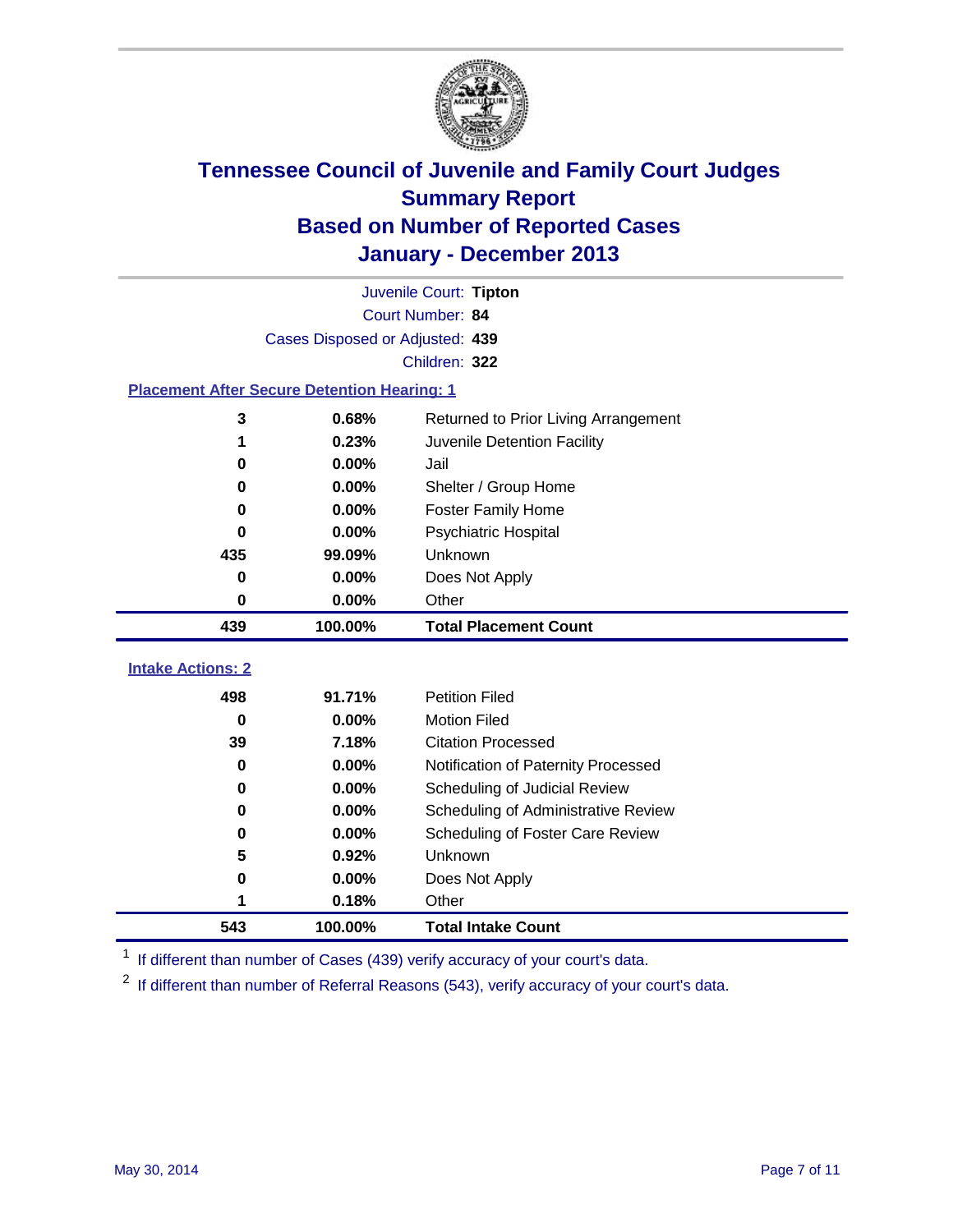

Court Number: **84** Juvenile Court: **Tipton** Cases Disposed or Adjusted: **439** Children: **322**

#### **Last Grade Completed by Child: 1**

| 322          | 100.00% | <b>Total Child Count</b> |
|--------------|---------|--------------------------|
| 1            | 0.31%   | Other                    |
| 48           | 14.91%  | Unknown                  |
| $\bf{0}$     | 0.00%   | Never Attended School    |
| 5            | 1.55%   | Graduated                |
| $\bf{0}$     | 0.00%   | <b>GED</b>               |
| $\bf{0}$     | 0.00%   | Non-Graded Special Ed    |
| 42           | 13.04%  | 12th Grade               |
| 74           | 22.98%  | 11th Grade               |
| 54           | 16.77%  | 10th Grade               |
| 43           | 13.35%  | 9th Grade                |
| 35           | 10.87%  | 8th Grade                |
| 14           | 4.35%   | 7th Grade                |
| 4            | 1.24%   | 6th Grade                |
| 0            | 0.00%   | 5th Grade                |
| 0            | 0.00%   | 4th Grade                |
| $\mathbf{2}$ | 0.62%   | 3rd Grade                |
| 0            | 0.00%   | 2nd Grade                |
| 0            | 0.00%   | 1st Grade                |
| $\bf{0}$     | 0.00%   | Kindergarten             |
| $\bf{0}$     | 0.00%   | Preschool                |
| $\bf{0}$     | 0.00%   | Too Young for School     |

### **Enrolled in Special Education: 1**

| 24<br>293 | 7.45%<br>90.99% | Yes<br>No                |  |
|-----------|-----------------|--------------------------|--|
| 5         | 1.55%           | Unknown                  |  |
| 322       | 100.00%         | <b>Total Child Count</b> |  |

One child could be counted in multiple categories, verify accuracy of your court's data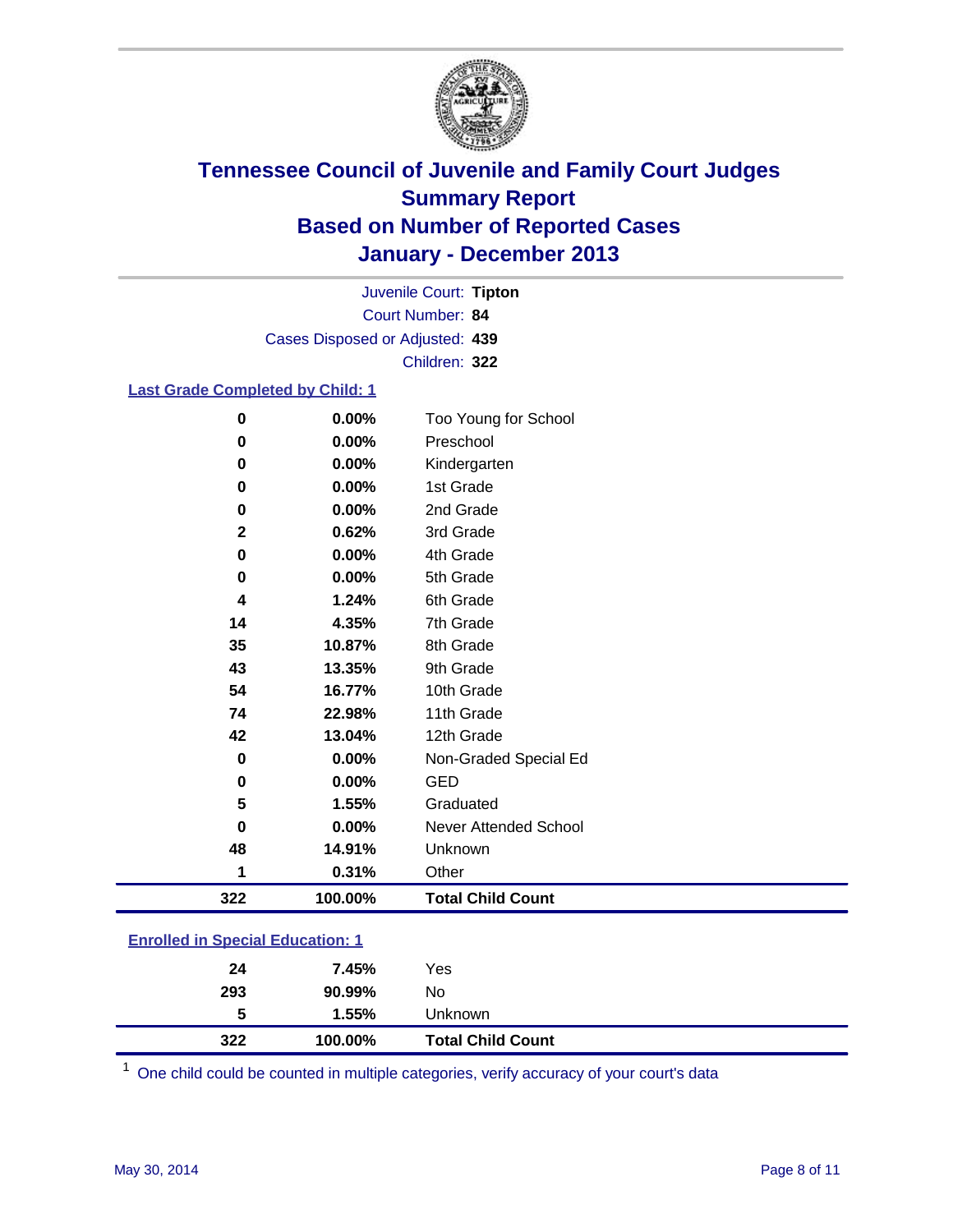

|                              |                                 | Juvenile Court: Tipton    |
|------------------------------|---------------------------------|---------------------------|
|                              |                                 | Court Number: 84          |
|                              | Cases Disposed or Adjusted: 439 |                           |
|                              |                                 | Children: 322             |
| <b>Action Executed By: 1</b> |                                 |                           |
| 470                          | 86.56%                          | Judge                     |
| 31                           | 5.71%                           | Magistrate                |
| 42                           | 7.73%                           | <b>YSO</b>                |
| 0                            | $0.00\%$                        | Other                     |
| 0                            | 0.00%                           | Unknown                   |
| 543                          | 100.00%                         | <b>Total Action Count</b> |

### **Formal / Informal Actions: 1**

| 72  | 13.26%   | Dismissed                                        |
|-----|----------|--------------------------------------------------|
| 0   | $0.00\%$ | Retired / Nolle Prosequi                         |
| 250 | 46.04%   | <b>Complaint Substantiated Delinquent</b>        |
| 2   | 0.37%    | <b>Complaint Substantiated Status Offender</b>   |
| 0   | 0.00%    | <b>Complaint Substantiated Dependent/Neglect</b> |
| 0   | $0.00\%$ | <b>Complaint Substantiated Abused</b>            |
| 0   | 0.00%    | <b>Complaint Substantiated Mentally III</b>      |
| 51  | 9.39%    | Informal Adjustment                              |
| 0   | $0.00\%$ | <b>Pretrial Diversion</b>                        |
| 0   | $0.00\%$ | <b>Transfer to Adult Court Hearing</b>           |
| 0   | 0.00%    | Charges Cleared by Transfer to Adult Court       |
| 0   | $0.00\%$ | Special Proceeding                               |
| 0   | $0.00\%$ | <b>Review Concluded</b>                          |
| 0   | $0.00\%$ | Case Held Open                                   |
| 168 | 30.94%   | Other                                            |
| 0   | $0.00\%$ | Unknown                                          |
| 543 | 100.00%  | <b>Total Action Count</b>                        |

<sup>1</sup> If different than number of Referral Reasons (543), verify accuracy of your court's data.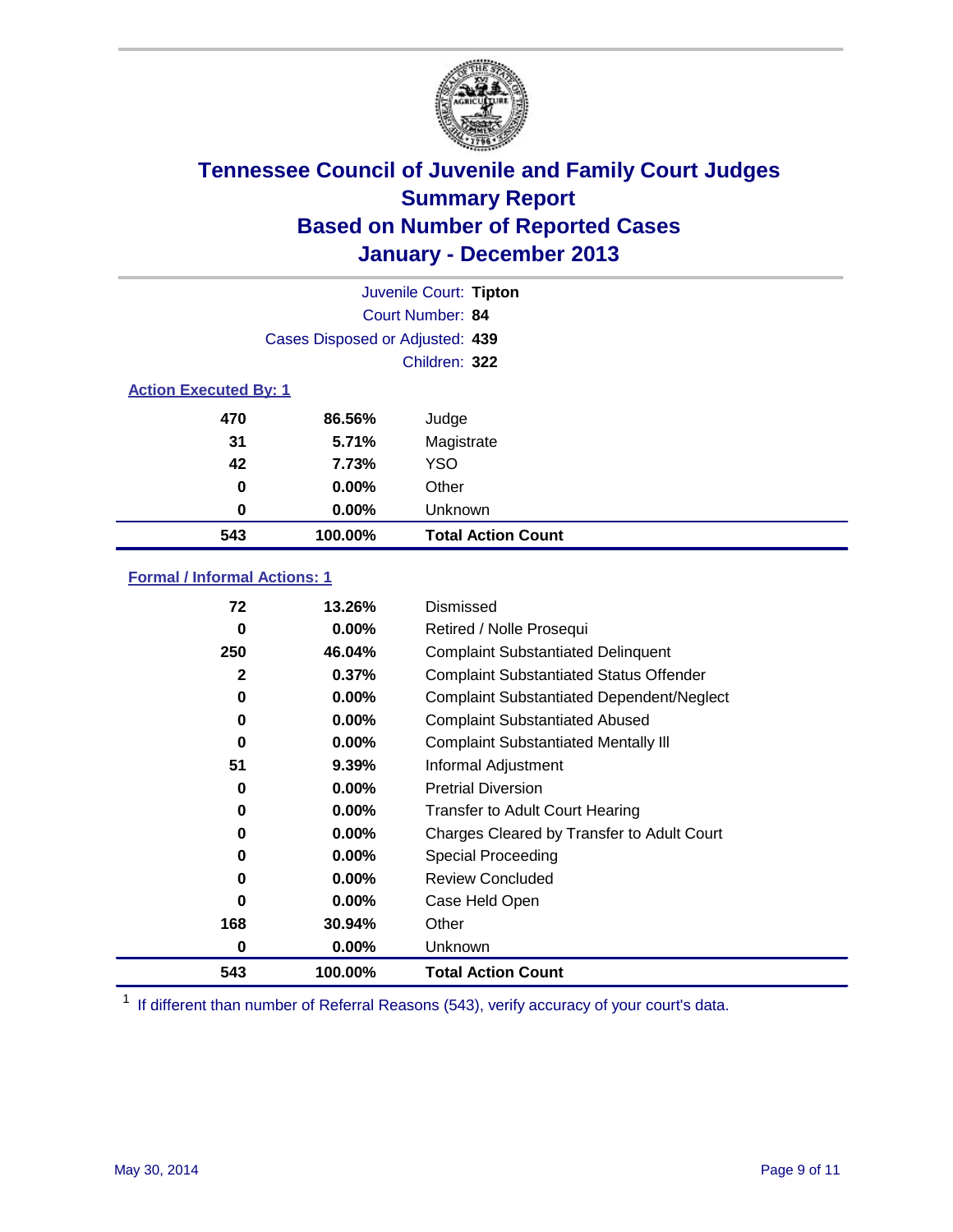

|                       |                                 | Juvenile Court: Tipton                                |
|-----------------------|---------------------------------|-------------------------------------------------------|
|                       |                                 | Court Number: 84                                      |
|                       | Cases Disposed or Adjusted: 439 |                                                       |
|                       |                                 | Children: 322                                         |
| <b>Case Outcomes:</b> |                                 | There can be multiple outcomes for one child or case. |
| 62                    | 7.65%                           | Case Dismissed                                        |
| 0                     | 0.00%                           | Case Retired or Nolle Prosequi                        |
| 0                     | 0.00%                           | Warned / Counseled                                    |
| 22                    | 2.72%                           | Held Open For Review                                  |
| 166                   | 20.49%                          | Supervision / Probation to Juvenile Court             |
| 1                     | 0.12%                           | <b>Probation to Parents</b>                           |
| 0                     | 0.00%                           | Referral to Another Entity for Supervision / Service  |
| 11                    | 1.36%                           | Referred for Mental Health Counseling                 |
| 0                     | 0.00%                           | Referred for Alcohol and Drug Counseling              |
| 0                     | 0.00%                           | <b>Referred to Alternative School</b>                 |
| 0                     | 0.00%                           | Referred to Private Child Agency                      |
| 38                    | 4.69%                           | Referred to Defensive Driving School                  |
| 27                    | 3.33%                           | Referred to Alcohol Safety School                     |
| 4                     | 0.49%                           | Referred to Juvenile Court Education-Based Program    |
| 0                     | 0.00%                           | Driver's License Held Informally                      |
| 0                     | 0.00%                           | <b>Voluntary Placement with DMHMR</b>                 |
| 1                     | 0.12%                           | <b>Private Mental Health Placement</b>                |
| 0                     | 0.00%                           | <b>Private MR Placement</b>                           |
| 0                     | 0.00%                           | Placement with City/County Agency/Facility            |
| 1                     | 0.12%                           | Placement with Relative / Other Individual            |
| 0                     | 0.00%                           | Fine                                                  |
| 211                   | 26.05%                          | <b>Public Service</b>                                 |
| 0                     | 0.00%                           | Restitution                                           |
| 0                     | 0.00%                           | <b>Runaway Returned</b>                               |
| 30                    | 3.70%                           | No Contact Order                                      |
| 1                     | 0.12%                           | Injunction Other than No Contact Order                |
| 27                    | 3.33%                           | <b>House Arrest</b>                                   |
| 62                    | 7.65%                           | <b>Court Defined Curfew</b>                           |
| 43                    | 5.31%                           | Dismissed from Informal Adjustment                    |
| 0                     | 0.00%                           | <b>Dismissed from Pretrial Diversion</b>              |
| 0                     | 0.00%                           | Released from Probation                               |
| 0                     | 0.00%                           | <b>Transferred to Adult Court</b>                     |
| 0                     | 0.00%                           | <b>DMHMR Involuntary Commitment</b>                   |